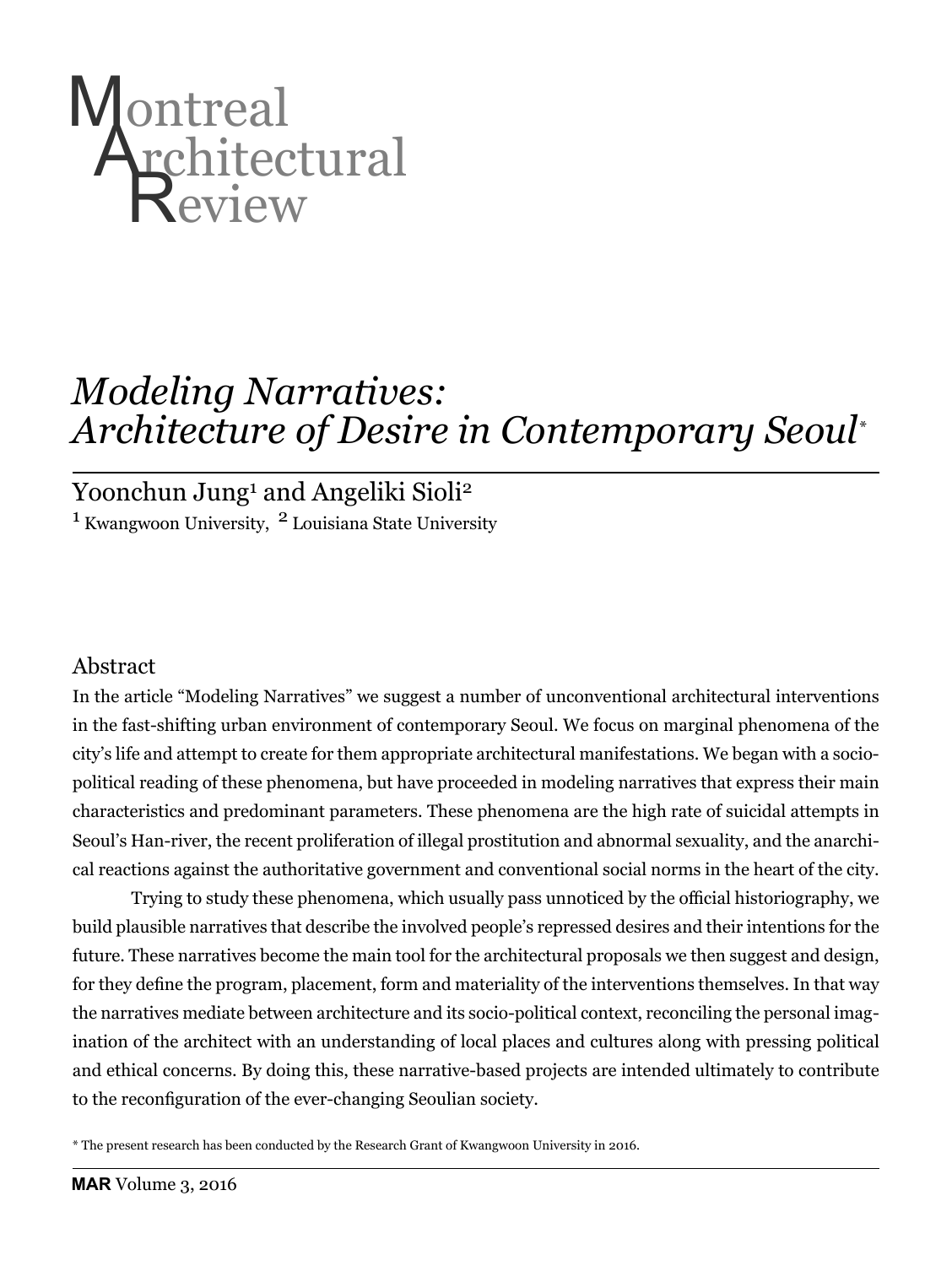## Introduction

In the "*Modeling* narratives" we suggest a number of unconventional architectural interventions in the fast-shifting urban environment of contemporary Seoul. We focus on marginal phenomena of the city's life and attempt to create for them appropriate architectural spaces. Based on a sociopolitical reading of these phenomena we proceed in modeling narratives that express their characteristics and parameters. The narratives become the main tool for designing architecture, for they define the program, placement, form and materiality of the final architectural interventions.

The home of Wonhyoro Street in Seoul where I left childhood behind is a clinic for plastic surgery now. The Mapo home where I spent my teen years listening to the government's propaganda Is filled with municipal offices, and gorgeous Balm Island is now gone. *Near the Blue House, Jimnyung Girls' High School, my alma mater, is a government building, too. The home where I spent my college years in Sangdo-dong has become a cheap hotel. Frogs once croaked near my newlywed home in Kui-dong. Now, a convenience store stands there. Today, I'm driven from the white villa near Yoongdong Bridge, and looking for a place to rent*. 1

Contemporary Korean poet Chung-hee Moon, captures in the lyrics of "Where Is My Home?," what could be probably a most poignant picture of the drastic transformation of South Korea's capital. Over the last 60 years, Seoul has changed from a traditional city to a world metropolis, undergoing, as the poetic language discloses, dramatic changes on its path to modernization (Figure 1). Its urban characteristics and its architectural elements manifest clearly the nature of this change. The city has significantly expanded in size, and statistically has the highest population density among the world's major cities, followed by Tokyo and Beijing.<sup>2</sup> Almost half of South Korea's population nowadays resides in Seoul and its metropolitan area. Undergoing tremendous physical changes over a short time, Seoul's current architectural conditions are characterized by a significantly temporal character. The city's buildings have a very short life span, with the average building likely to remain standing for only 19.9 years.3 Moreover, since 1990 the city has witnessed the proliferation of a short-lived new type of space called "bang," which in Korean means room. "Bangs" occupy temporarily small left-over spaces in existing buildings and accommodate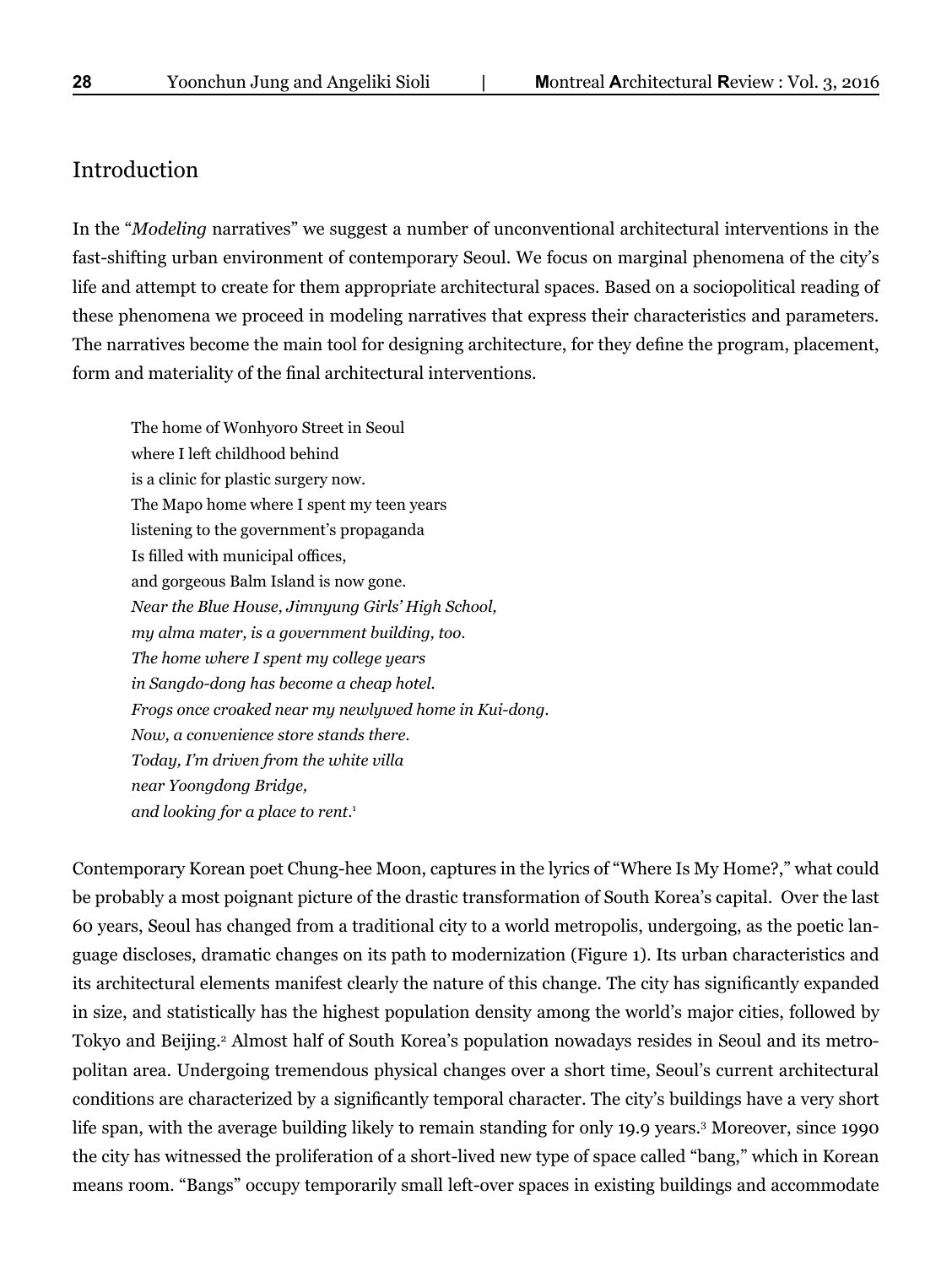programs varying from entertainment and leisure, to commerce or any kind of services. At the same time, amid these fast developing transient environments, strong religious beliefs prevail among the population, with churches having been integrated into countless commercial buildings (Figure 2) (Figure 3).

More than 10,000 churches accommodate Seoul's growing Christian population nowadays.4 The city is unquestionably a mosaic of contradictions, oscillating between tradition and modernization, with its dwellers trying to adjust – not always without difficulties – to the changing conditions. Modern Korean fiction, with renowned representatives like Yean-hee Chung and Chung-joon Yee, has in particular captured a sense of both the joy and the pain experienced by ordinary city people in these conditions, persons who have became "misfits" by their failure to adjust to the ceaselessly – and rapidly - shifting urban lifestyle and who have been pushed to the perimeter of the city, literally and metaphorically.5

This project focuses its attention particularly on these kinds of people, looking closely into a number of socially marginal activities that take place daily in contemporary Seoul, understanding them as instances of repressed human desire. We identify three main categories of these repressed desires and strive to unearth them, giving them public expression through a corresponding architecture. The basic premise is that their existence in the city's daily routine is suggestive of how people adapt to fast-changing urban conditions. Accordingly, architects should take them seriously as a concern or preoccupation. The first category of repressed desire can be found in the wish to escape this world, as manifested in suicide attempts. The second is related to sexual desires and the quest to fulfill them. The last one refers to cases of anarchy manifested in incidents of protest against existing laws and regulations.

In order to grasp the sociopolitical implications and character of these phenomena we turn our attention to newspapers and journal articles, which have a bearing on the issues under examination, offering a general knowledge and understanding. On the other hand, though, in an attempt to engage in a more personal and imaginative understanding of these phenomena and thus envision an appropriate architecture for them, we take leave of this knowledge and start constructing our own fictional narratives. We construct three narratives based on the above-mentioned categories of desire, in order first to grasp what kind of mentalities have triggered them, next to imagine what spatial characteristics are related to them, and then to envision or sketch out appropriate relevant architectural interventions for them. The narratives are not merely descriptions of programs or spaces, as usually narratives are used in designing architecture.<sup>6</sup> Given that, unlike many other representational forms, narrative is a linguistic means of expression *par excellence*, we believe, partaking from the discourse of phenomenology and hermeneutics on the topic,7 that narrative language can facilitate the generation of authentic architectural images and *models* that can meaningfully reflect their socio-cultural and political context. Thus the narratives we create for the three different categories of desires function as ways of capturing our imagination and means of working towards the final architectural solution. They depict aspects or even just fragments of proposed urban interventions, and describe atmospheres and possible rituals to be associated with the architecture. Finally, they portray the imagined lived experience of the future architecture, along with the potential emotional engagement of people with it.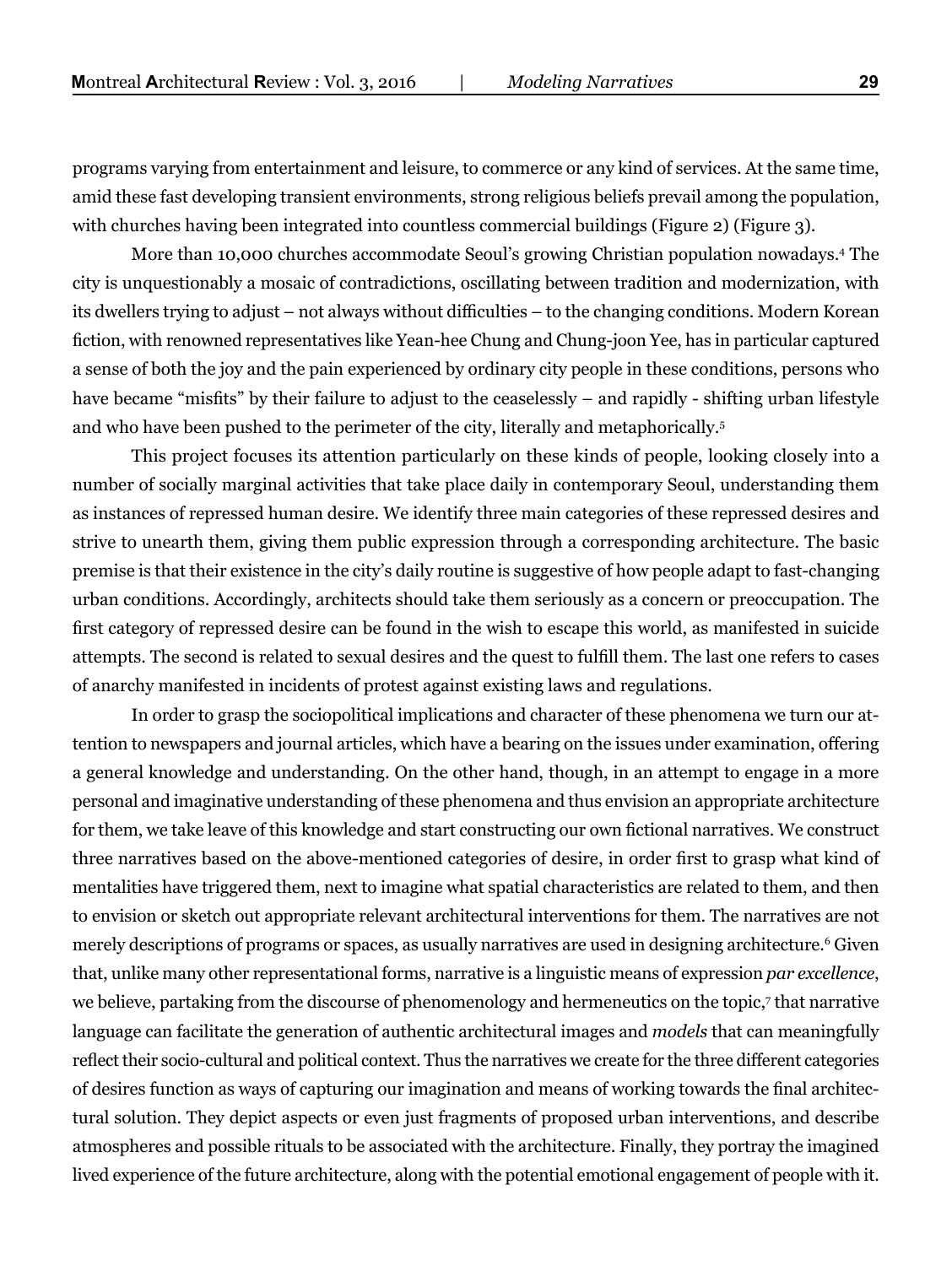## Seoul Episode 1

*"When I cross the iron bridge over the Han River the ripples catch my eye. (…) In this city where many lives toss and flow I fell and struggled. I built and tore down too many days on ripples that never returned to their original spot."* Heeduk Ra, "That Part of the Wave" 8

Seoul is bisected by the 1km-wide Han River into the Gangbuk district in the north and the Gangnam district in the south, with 26 bridges ensuring fluid transportation between the two regions. Han-gang Bridge is one of the twenty-six bridges that cross Han-river, and one of the first to be built across the river. It is an important mid-town crossing, accommodating a significant amount of car traffic on a daily basis. Yet it is perhaps better known for its infamous reputation of attracting the highest number of suicides in Han river.

"South Korea is the republic of suicide,"9 as sociologist Jong-Joo Ahn notes in his recent work, emphasizing the increasing socially-marginal dangers in Korean society. Suicide is indeed one of the leading causes of death in South Korea and a very serious problem for the younger generation.10 The ceaselessly increasing suicide rate in South Korea is directly related to the enduring economic recession that started in the late 1990s.11 Given the high population density in and around Seoul's metropolitan area, suicides are commonly featured in Seoul's newspapers.<sup>12</sup> With deliberate reticence though, perhaps aimed at discouraging others, these suicides are usually reported in the papers as simply a number. Seoulians generally choose to ignore this tragedy.

Questioning this attitude, we start exploring alternative understandings of this reality, wishing to make it critically present in the daily life of the citizens. We set off by working on a narrative that can weave in a dense poetic writing the dreary reality of the suicides, revealing place-specific and socially-embedded truths, but also imagining possibilities of a future architectural program, its possible use and the emotional engagement of the people with it:

There is a group of people who continuously plunge their bodies into the river. The water of the river seems like the last refuge in the city. Most of them believe in the possibility of erasing their personal histories, gaining chances to live again. The water seems as if it could wash away all the past. But their falls lead only to death and bring pain to the ones left behind.

The city government has invested lots of money trying to save the drowned ones, but none of the applied policies have worked. In the end, the city government makes another proposal, which actually satisfies both sides: the government and the potential suicides. It gives people a chance to live in another persona and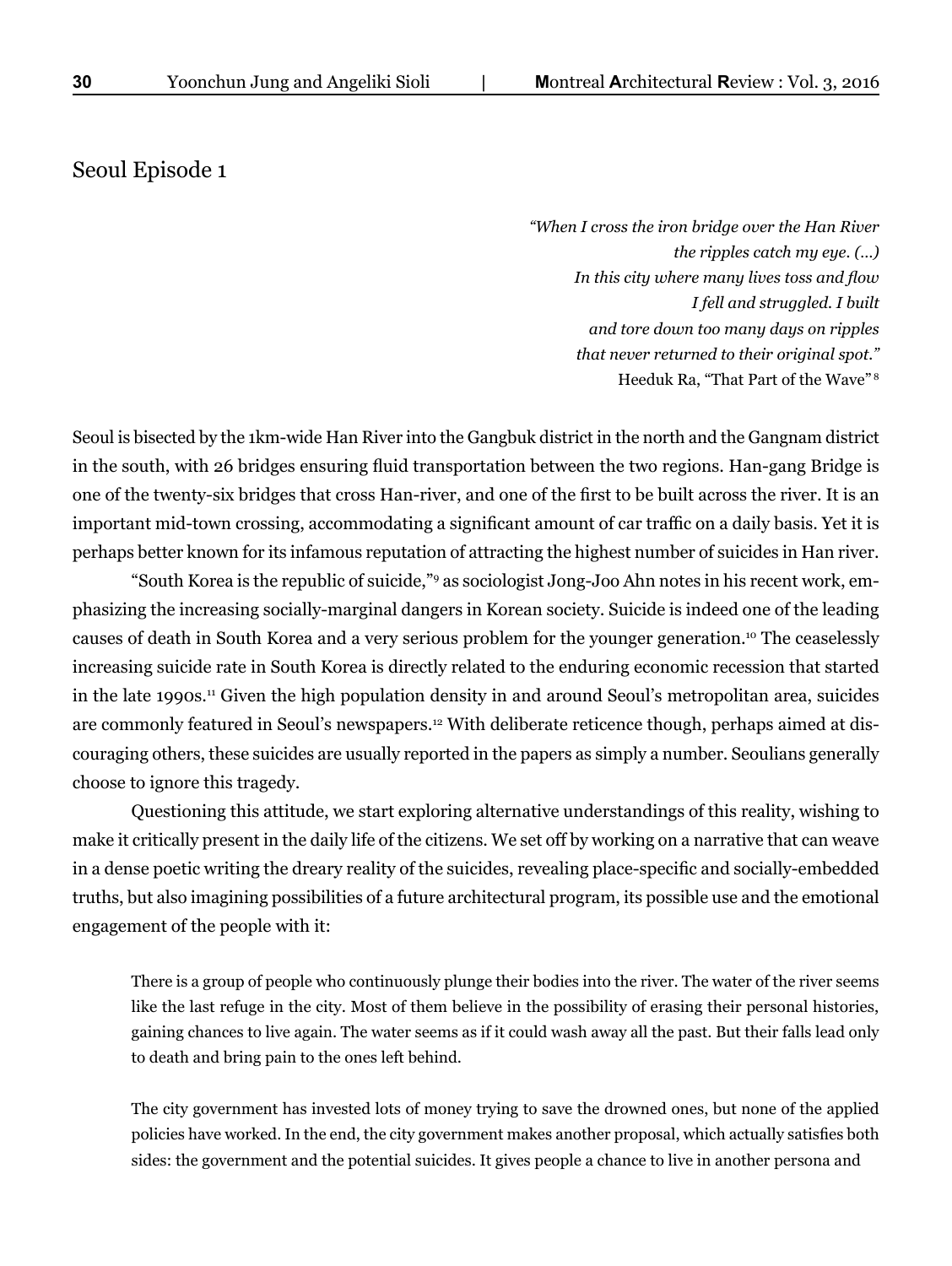at the same time, generates revenue for the city. People who accept this proposal work as performers for a "show" that stage their suicidal act. People who can survive the real show will receive a new identity.

For this show, the city government builds a stage-like structure which looks like a series of springboards for diving. Before starting, people have to fill out two forms, a death announcement and a birth announcement. This is the moment of turning their desires into reality. In this ritual of filling in the necessary papers and falling into the water afterwards, they drift from reality to pure desire. The fall is a moment of pure freedom for them. If they can survive, they will get a new life.

#### The gyro-drop, the swimming pool and the memorial

Through the fictitious narrative, the fall is imagined as an opportunity for someone to dive into all their desires, a moment of freedom, an action that can even cause immense happiness. It is also seen as a path towards a new life, as if the character is being baptized in the water again and given a new name, a new identity, a new future. Narrative language captures a different understanding of the falls, and even traces in them elements of joy or redemption. Revealing this alternative perspective it leads us to the conception of a new architectural program.

As the narrative already portrays, a stage for diving is envisioned as one of the architectural interventions. Based on this idea, we work towards the design of a tall gyro-drop in Han River that can incorporate the boards and a swimming pool at its bottom, and host the imagined ritual of rebirth captured in the narrative. (Figure 4)

Since the narrative also sketches the emotional frustration of the people who are left behind, it subsequently triggers the development of an additional program, a memorial that will constantly remind the citizens of the already drowned city-dwellers but also offer them a place in the city for mourning. The combination of these new architectural programs will intervene with the city's everyday reality as following:

Having been drawn to the looming figure of the gyro-drop, people can climb the arches of the bridge to access the diving boards over the swimming pool (Figure 5). They can choose to climb up the gyro-drop and experience a free-fall into the river. They can also get on the diving boards and jump off (Figure 6). Whenever people jump from the boards, screams emitted from the gyro-drop dramatize the jumping moments; the sound of suicide attempts can be heard from afar. The pool they find themselves in is transparent and has eight swimming lanes, each of which symbolizes a specific past year. Each lane's length varies in relation to the number of suicides committed during that specific year. At the end of the swimming pool, people find an artificial island made up of funeral urns with countless death-days and times inscribed on them. The inscriptions correspond to the moments of death of all the people that have drowned. The area can also be used as a resting area for the swimmers, but mainly it serves as a memorial where people mourn for their dead (Figure 7).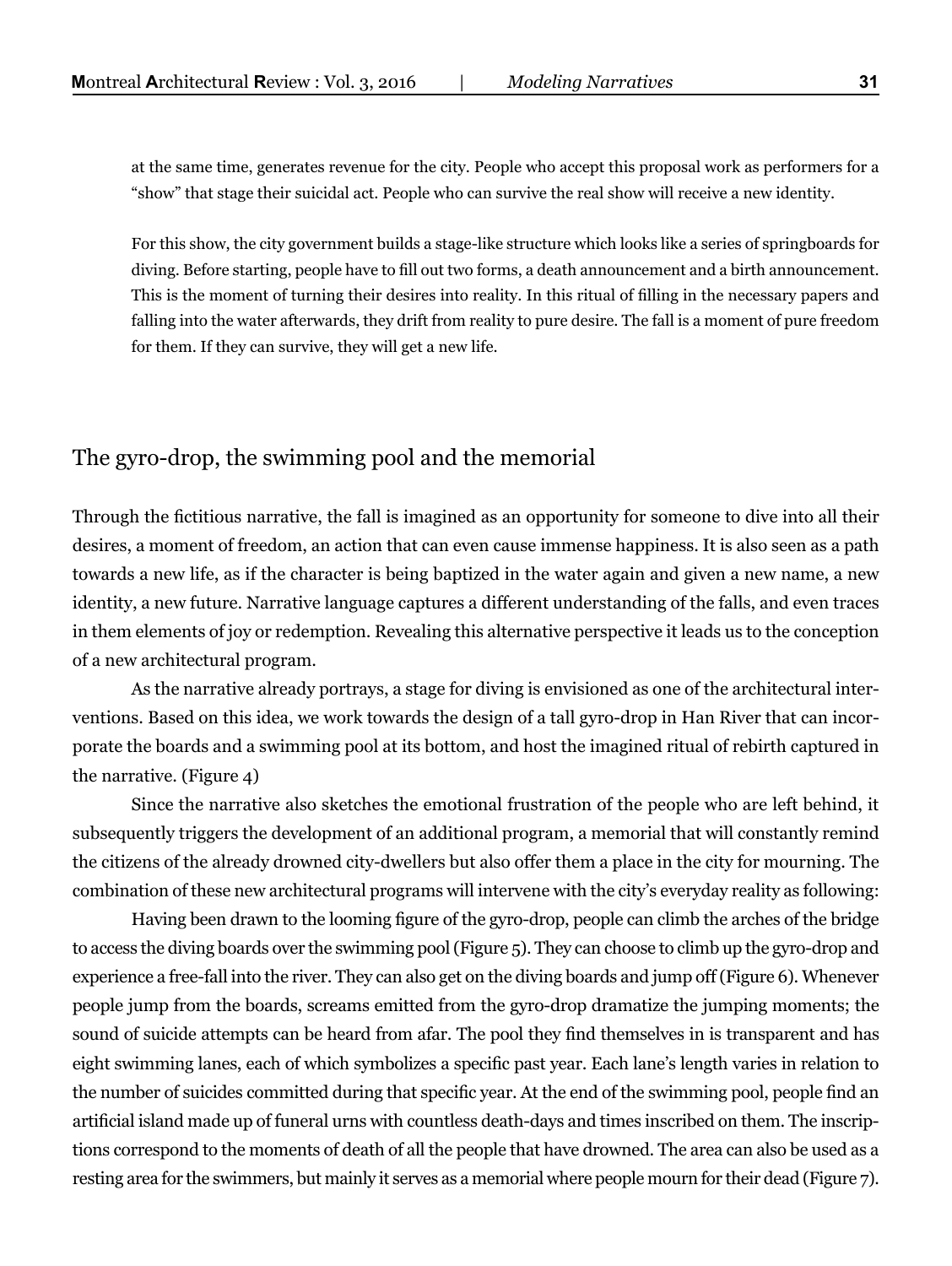The screaming sounds echo in the distance. People can always visit the memorial from an underground passage beneath the swimming pool. The tower of the gyro-drop sinks into the water and gives access to this path, which arrangement also allows for clear unobstructed views of the people plunging their bodies into the pool, the swimmers, the memorial at the end of the pool, the tower of the gyro-drop perceived as even more imposing from below, as well as parts of the city. Submerged into the water of the river - the very environment that is the last one experienced by the suicides – the gyro-drop, the swimming pool and the memorial reconcile the tragedy of the unspeakable deaths with the reality of everyday urban life. The suicides may still continue, but the citizens now acknowledge their existence and their consequences for the city.

#### Seoul Episode 2

(…) The streets are full of sexual desire like a broil before it festers a wealthy muscle and the muscle *a tower crane hauls a steel beam 100 meters into the sky ah ah ah ah ah ah ah I watch the audacity, the diligence and insanity the sincerity and blindness (…)*

Ji-woo Hwang "Looking for a Way to Live" 13

A 2004 special law reinforced penalties for prostitution in Seoul.14 This has as a result that prostitution is carried on illegally and secretly, a fact contrary to the initial intention of the city government.As many journalists have actually criticized the Korean government has on the one hand prohibited prostitution by law, while on the other hand, it has played the role of a "pimp."15 According to a recent report on South Korea's prostitution, South Korean adult men indulge in prostitution regardless of their marital status, and 4 out of 10 (39.2%) had an experience of buying sex in 2010.<sup>16</sup> The report also notes that almost half of South Korean men (49%) buy sex at least once in their life-time, a high percentage compared to those of other countries such as U.S. (15%), Netherlands (16%), and the U.K. (7%).17 Moreover, other kinds of sexual activities, like virtual sex, also proliferate.

On the other hand, pornography is a significantly new reality in Seoul, with South Korea having the highest pornography revenue per capita.18 In the area of Daehangno in downtown Seoul, for example, pornographic live shows entice people,19 and erotic film festivals take place every year. Some years ago, even a group of middle-school students produced an item of home-made pornography and circulated it on the web, which aroused a huge social criticism.20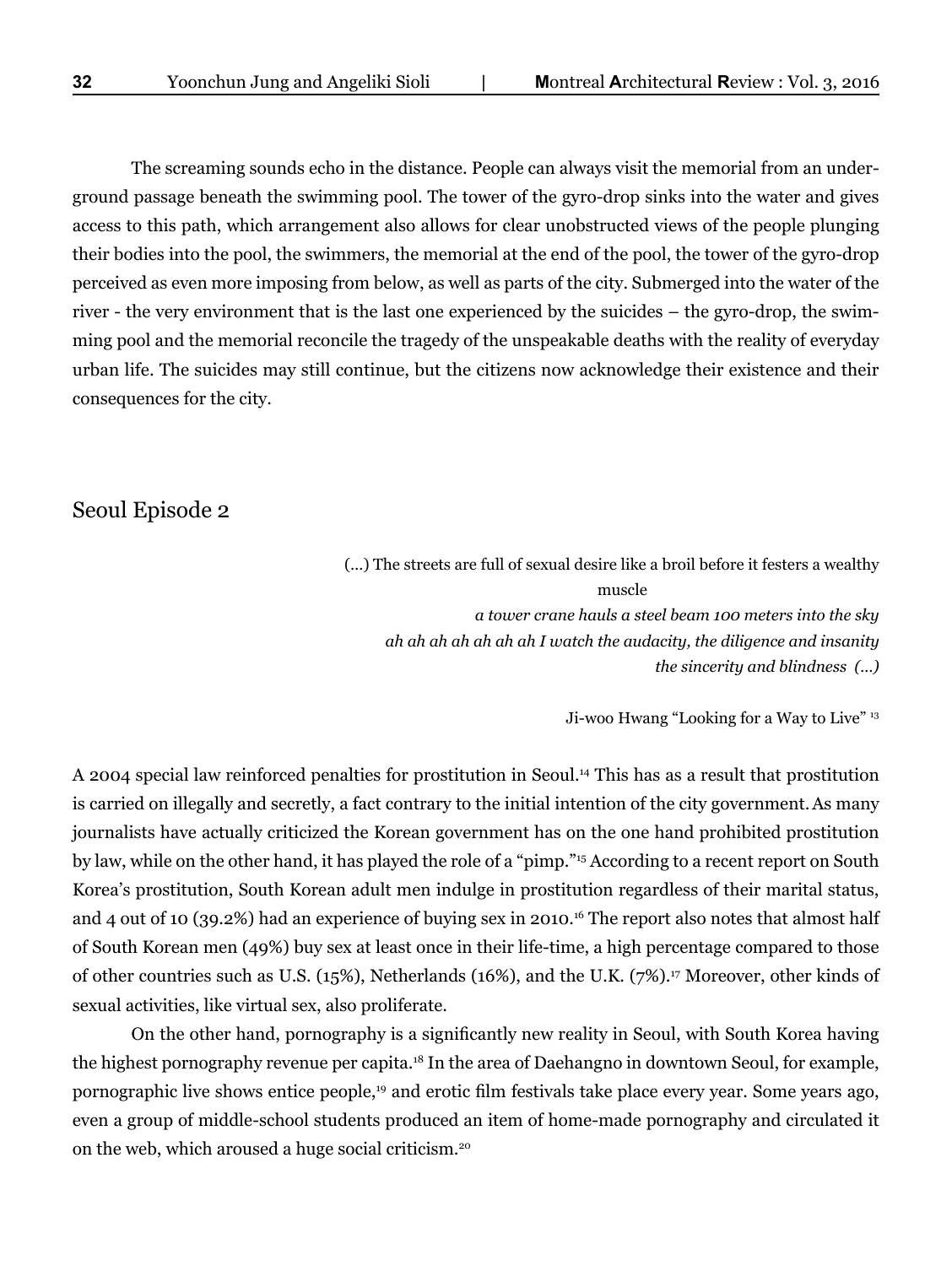Our project's second narrative partakes of this new urban reality, envisioning an architectural condition that can incorporate it into Seoul's life:

There is a group of people who start filming themselves, making their own pornographies. By broadcasting them to the internet world, they believe in the existence of an ideal sphere where they can live through the imagination of others.

Virtual sex doesn't presuppose the physical contact of people, so it is beyond the clutches of the law. However, it inspires people's imagination, giving the virtual experience a fascinating power, like that of novels. It is a dream from which they don't want to wake up, solely made up of desire and imagination, without rooting itself to the ground. Moreover, it has the power inherent to anonymity.

Even though people are in search of a dream world, they still live in the actual one. In this sense their pursuit is a fantasy, one which becomes more intriguing if placed alongside reality. People want to enter into this ideal world, but the closer they approach it, the farther it moves away, as reality still holds their ankle.

#### The blooming flower

Emerging from the writing is first of all the new image of a condition that *cannot be rooted to the ground*, metaphorically but also spatially; an element related to the character of the imagined architecture*.* The ideal world is somewhere in the spaceless *space* of the internet, somewhere in the "clouds" since it is understood as a dream that cannot be lived. Only through the juxtaposition of this dream-like condition with reality can people's repressed erotic desires be fulfilled. The people take the roles of either "actors" or "spectators," always keeping their real identity hidden. The "actors" voluntarily share moments of their private lives with a broader public of strangers. They seem to enjoy living in their own showcases as they remain behind computer-screens and strive to find ways to indulge in the pleasures of sexual encounter without physical contact. The "spectators" are the ones who peep into others' private moments, they also keeping their anonymity.

The above-mentioned images captured in the narrative language lead gradually to the conception of the new architectural intervention: the blooming flower structure. The blooming flower is designed as a privacy-challenging rental-housing complex, a space *not rooted to the ground*, to be realized in one of the city's most crowded areas. The architectural intervention has to be *out of reach* for the majority of people, respecting the narrative's preoccupations. Thus it is designed as a parasitic structure on the top floors of one of the city's landmark buildings, near the large open square of Seoul's City Hall. The entire district, in which both the chosen building and the public square are situated, is constantly busy and crowded by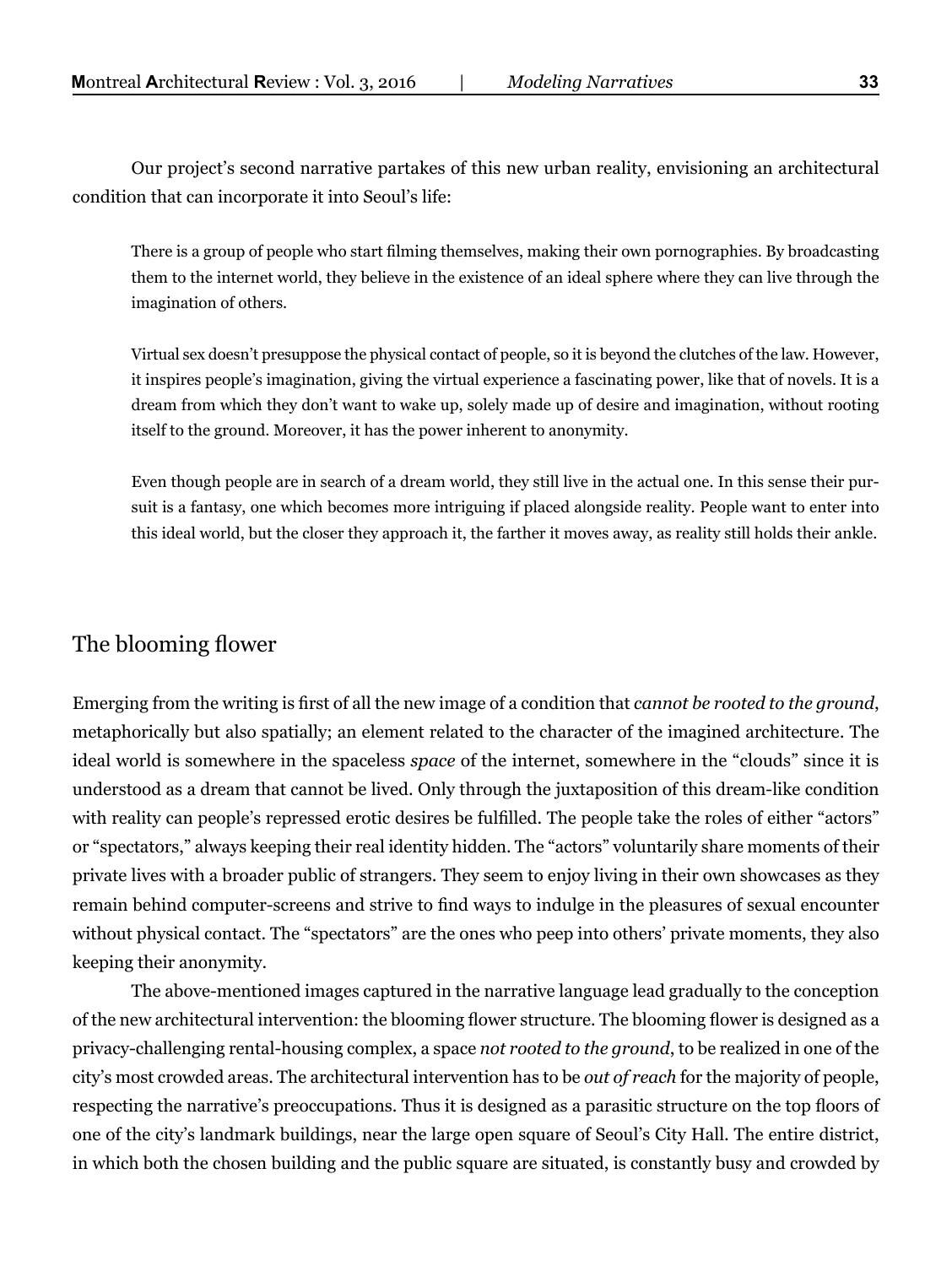potential spectators, as big screens for watching events and spectacles are installed everywhere (Figure 8). The blooming flower structure creates a dream world in the city as following:

It consists of a limited number of small individual transparent units, each of which includes only a large bathtub and a waterbed. These small cells are situated next to each other horizontally and vertically, occupying five floors of the open hole found in the landmark building. The ritual requires that the people who inhabit the units wear beautiful masks to hide their faces while either taking a bath or indulging in sexual intercourse. They can see both the inhabitants of the adjunct units, and also enjoy the city view (Figure 9).

The structure becomes an urban theatre, exposing its inner skin to the city. Resembling a blossoming flower, it protrudes from the building and hangs on Seoul's cityscape, moving sensuously. Every night a large number of Seoulians gathers around the building to see it blossom, enjoying the city's famous flower-viewing festival. The distance between the street level and the rental units affords them blurred glimpses of the cells' inhabitants (Figure 10).

#### Seoul Episode 3

(...) The fragrance is in full bloom. I dig a grave inside it. The grave is not visible. In this invisible grave I go and sit down. I lie out. (...) I forget and am at it again digging a grave there. The grave is not visible. Toward the invisible grave I go forgetting for a moment about the flower.

Sang Yi, "Precipice"<sup>21</sup>

Reactions against authority and existing social norms are part of Seoul's reality, with those who wish to resist conformity and control of social conduct leading marginal lives of petty anarchy. This also has been manifested through student activism in the city. From the late 90s on, "anti-culture" and "anti-government" movements have emerged in Seoul's universities, especially through university festivals. Students have questioned the pre-existing social and cultural norms (including the social prejudice regarding homosexuality) and protested against the government's despotic control over the Korean educational system.<sup>22</sup>

The project's last narrative is woven around these repressed desires, envisioning an alternative way of dwelling in the city:

There are people believing in the possibility of living in society without laws and rules. They feel an aversion to conventional culture functioning under an authoritarian social structure. Therefore they have started to search for a place where they can experiment with something new. In this place there won't be any notion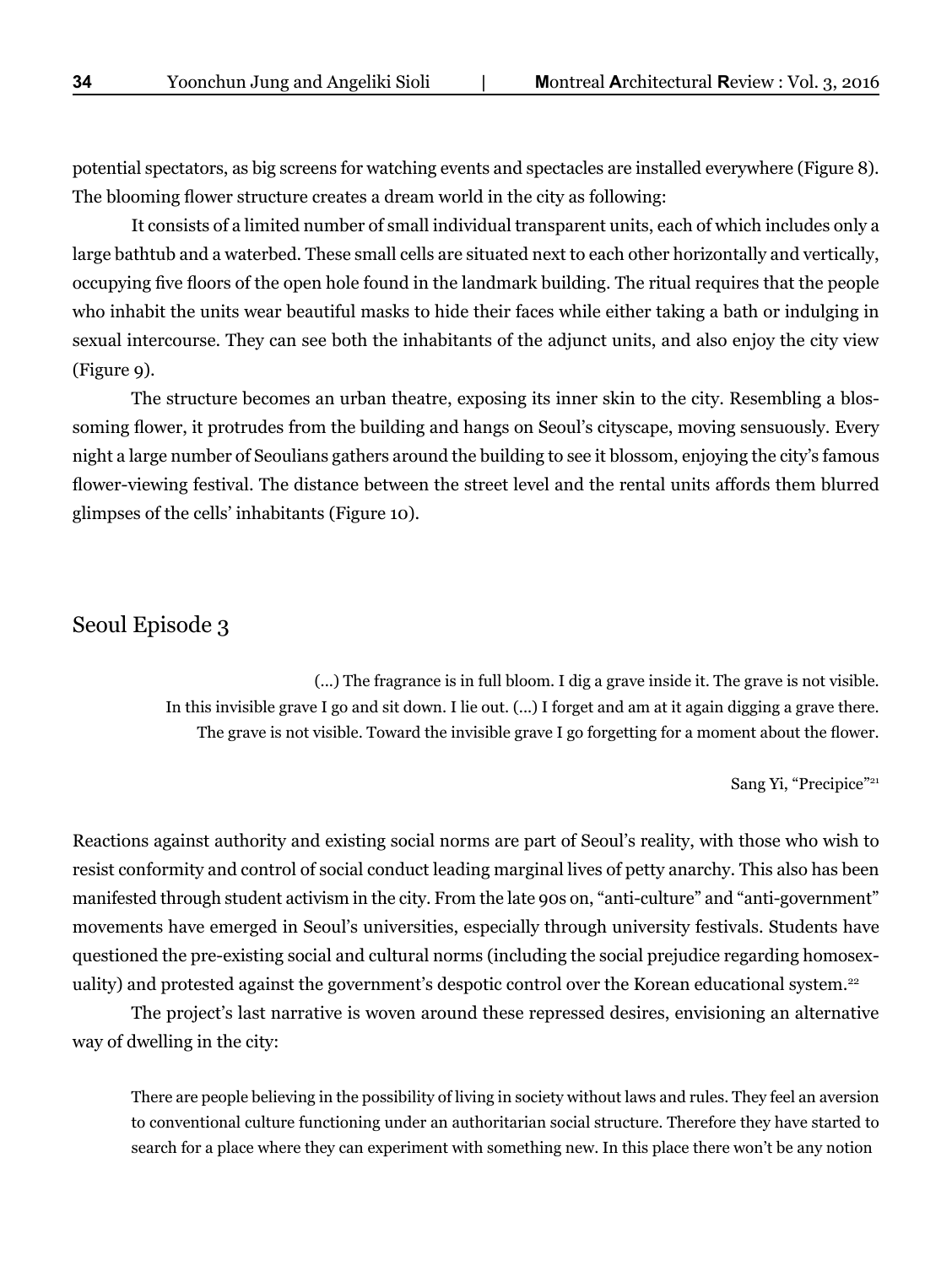of social and cultural pre-existing norms. For this reason they move underground. This condition negates all the systems and relationships that the society has generated throughout its history.

Some of the people start isolating themselves not only by cutting off all their relations with others but also by placing a series of walls around them. They are confining themselves voluntarily. They intentionally make the whole structure complicated, not only to make it impossible to get out but also to minimize contact with people.

Some others, although abandoning the city, still wish to send back a new spirit to it. They gather in big empty rooms under the main street and dance frenetically to the rhythm of passing cars, horns and city sounds. Their gatherings are perceived through their emitted shoutings on the city level.

## The underground

Expressing the intense aversion felt by a portion of Seoul's citizens towards authority, an element portraying the existing social conditions in the city, the narrative captures the architectural possibility of building an underground structure. The underground structure is further understood through the narrative as serving two different ways of living; either offering people the possibility of complete seclusion, or enabling them to establish another means of communicating with the citizens above, instilling a new spirit into the city's life.

We thought the most appropriate place for the imagined architectural intervention to be beneath the very heart of the old town of Seoul, the Gangbuk district. Our intervention expands in particular under one of the city's most central circulation arteries, the Sejong Road. Sejong Road is an area of dense symbolism for Koreans for a variety of reasons. First of all, a number of important public buildings are situated along its sides (including Seoul's Central Government Complex, the Ministry of Culture and Tourism – now the National Museum of Korean Contemporary History - the US embassy, and the Sejong Center for the Performing Arts), and their co-existence represents different degrees of socio-cultural and political control, unsettling notions of identity in people's consciousness. Moreover, the road is a constant reminder of Korea's past. On the one side, it faces Seoul's main palace where kings of the Joseon Dynasty lived for 600 years; on the other side it faces the statue of General Yi, who fought against the Japanese invasions in the late 16<sup>th</sup> century. Recently a new square was added in the middle of the Sejong Road where a gigantic statue of King Sejong (who created *Hangul*, the Korean alphabet, in the mid 15th century) was erected. The square looks like an island surrounded by traffic lanes (Sejong road has a length of 600 meters, a width of 100 meters, and ten car lanes in each direction) and can only be accessed though few underground passages (Figure 11).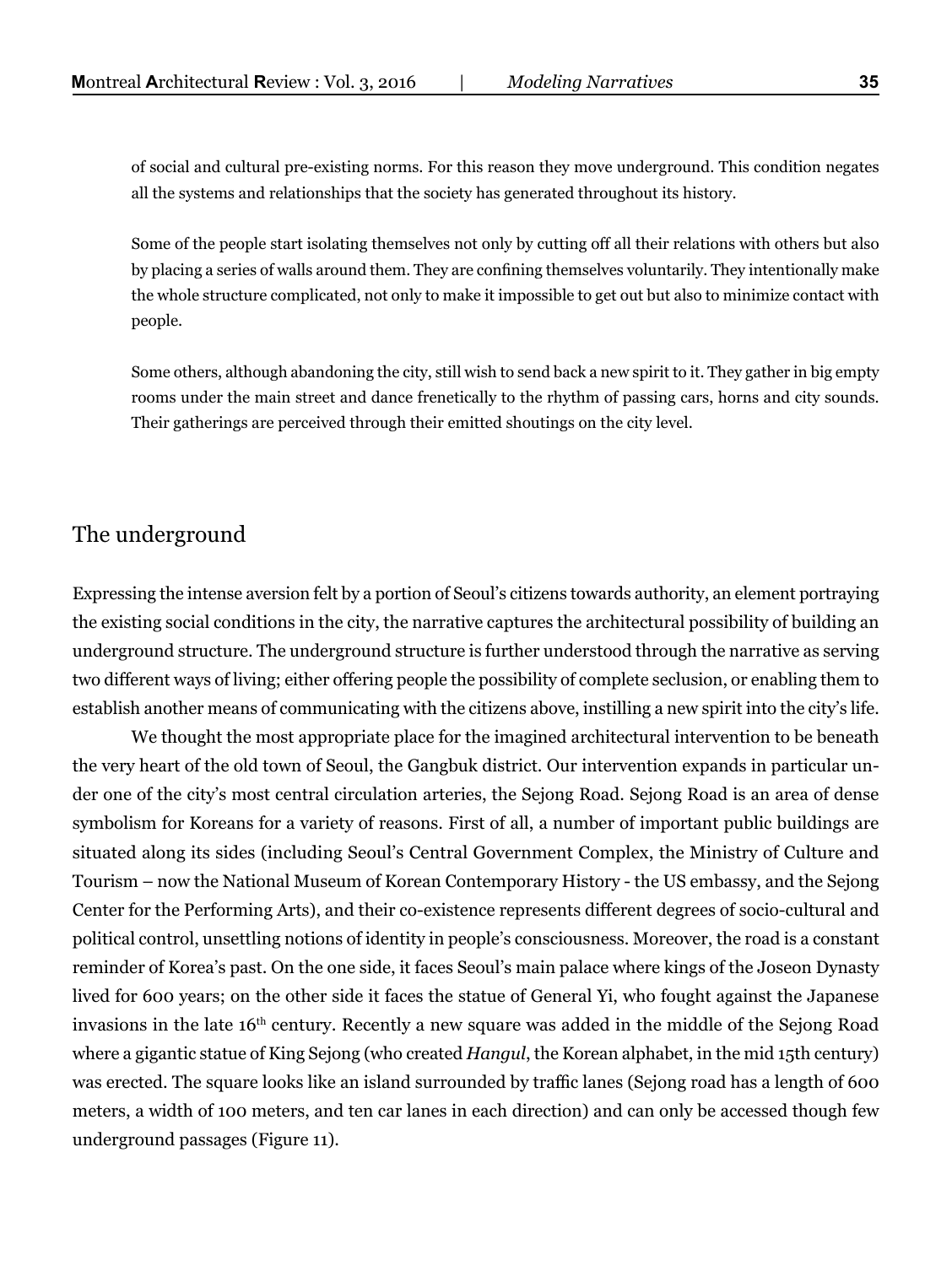It is beneath this highly symbolic area that an underground city is imagined and designed, envisioned to work in a twofold way: A never-ending network of mazes offers people the possibility of abandoning the urban reality forever. It is to be found in the lower level of the underground city. The mazes make their way around the foundations of the above-ground landmark-buildings and the existing underpasses. Countless new underground passages are thus created. An underground necropolis is one component of the mazes. People who fought against authority and lost their lives are buried in urns situated along the passages.

In a level above the mazes, a space hosting a new nighttime program is created for those citizens who still want to keep some contact with the city's life. The space is used as a dance hall: a flickering of traffic lights seeps into it from the traffic lines of the city level above, which have been turned into glass openings. People gather to drink and participate in a ritualistic dance festival (Figure 12). They dance as the passing cars shout rhythms of engine noise and car horns into the space. They cry out, their voices drowned out by the cacophony of traffic. People in the city above faintly perceive the existence of this underground space through these very screams; the attenuated voices haunt the city's nocturnal landscape and become one of Seoul's urban myths (Figure 13).

#### Conclusion

The project is an examination of the socio-political context of Seoul and how architecture can respond to it through the lens of narrative. Our narratives are hardly precise and clear descriptions of final design projects, but rather the modus operandi of a socio-political architectural study, which based on the innovative power of linguistic imagination, is not some "decorative excess of effusion or subjectivity, but the capacity of language to open up new worlds."23

The narratives indeed uncover something new in Seoul's specific urban environment, revealing existing place-specific characteristics and social phenomena evolving from people's aspirations and desires. They disclose that the place of the Han River may be understood by some of the city's inhabitants as a passage to another realm; the City Hall square and its vicinities might contain elements of urban voyeurism of a collective nature; and the Sejong Road, much more than simply a crowded circulation artery, is a progressive representation of Seoul's long and troubled history submersed in a frenetic atmosphere. Providing an alternative and more personal mode of a site-analysis, they open up the possibility of *sketching* new architectural possibilities and programs, envisioning their appropriation by the inhabitants. The narratives are a way of capturing emerging thoughts and ideas in terms of program, use, and users' appropriation of the space, along with atmospheres and elements of the places in which these architectural ideas would appropriately be materialized.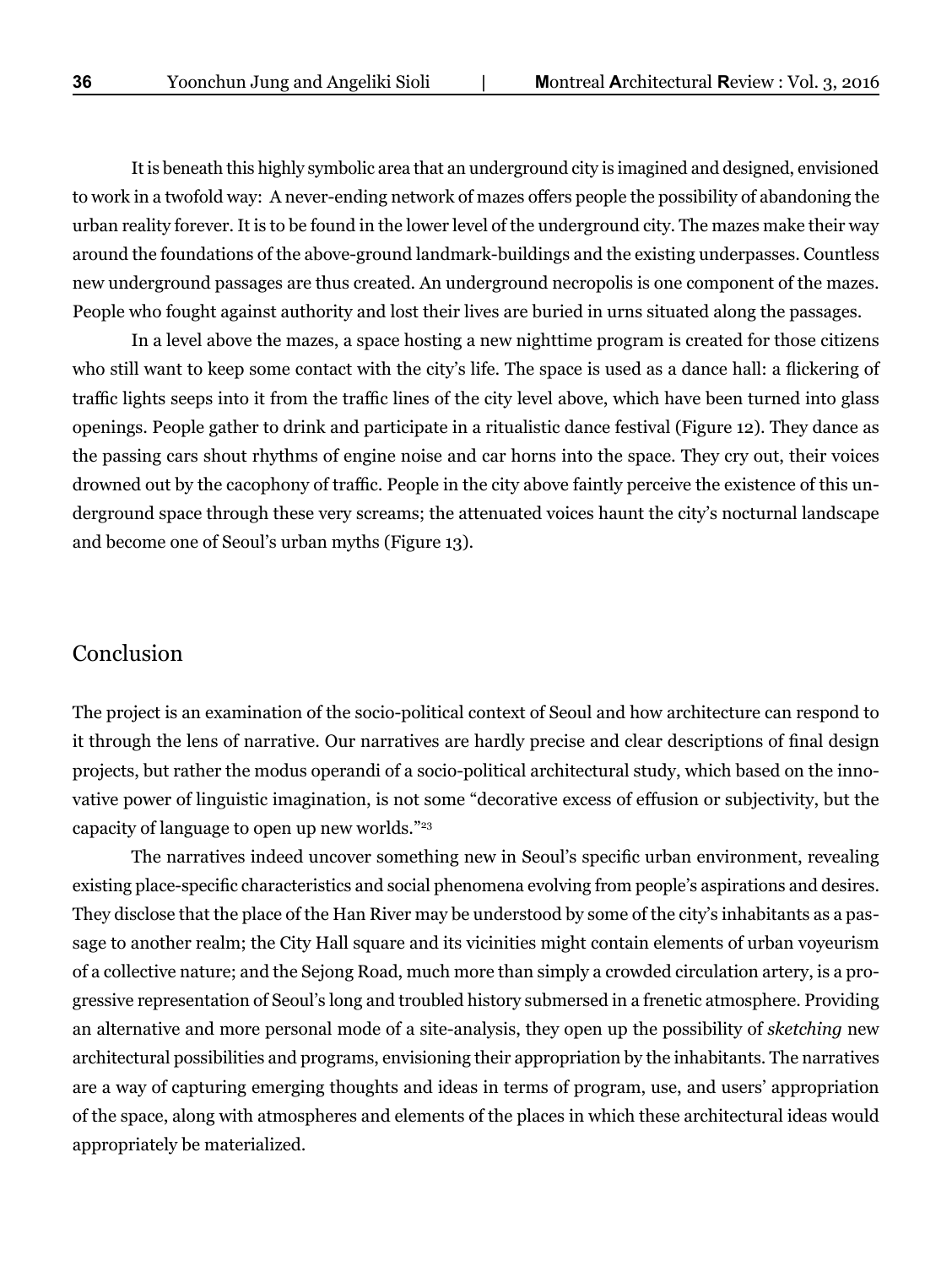By doing that, this narrative-based project contributes ultimately to the reconfiguration of Seoulian society. It is not just a commentary on it, but rather an addition to its reality, revealing the power of fiction in shaping the world around us. Accordingly, narratives do not need to be used only as descriptions of the conditions that architecture encounters (social, political, environmental, etc.) or of the architecture after its completion, but can genuinely mediate between architecture and<sup>24</sup> its socio-political context, offering better alternatives to reconcile the personal imagination of the architect with an understanding of local places, cultures, and pressing political and ethical concerns.

#### Images



Figure 1. Photograph showing a drastic urban re-development in Seoul's Dongdaemun area. (Photo by Y. Jung)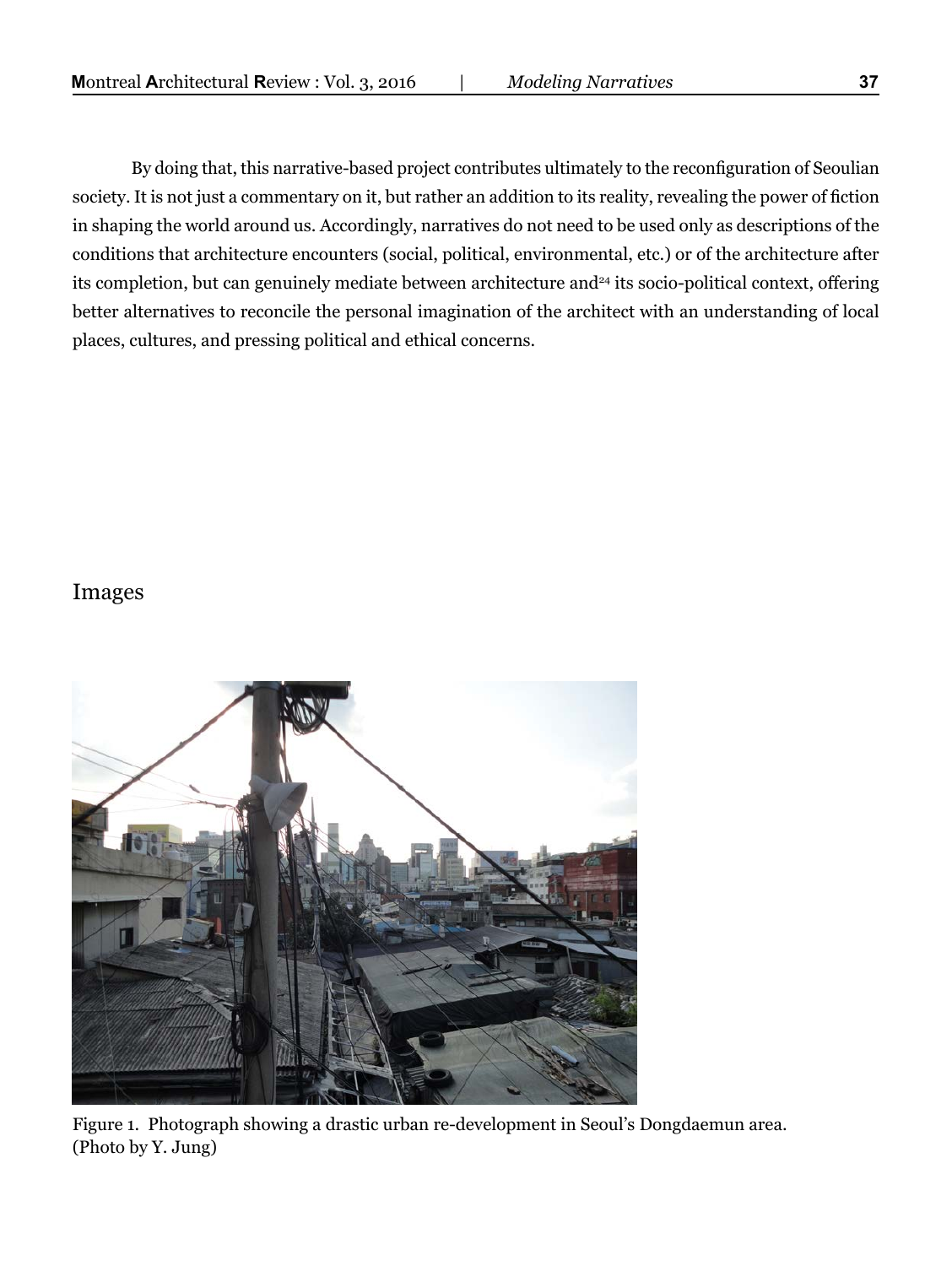

Figure 2. Photograph showing a typical Christian church in Seoul in a commercial setting surrounded by apartment buildings. (Photo by Y. Jung)



Figure 3. Photograph showing Seoul's cityscape of Christian churches. (Photo by Y. Jung)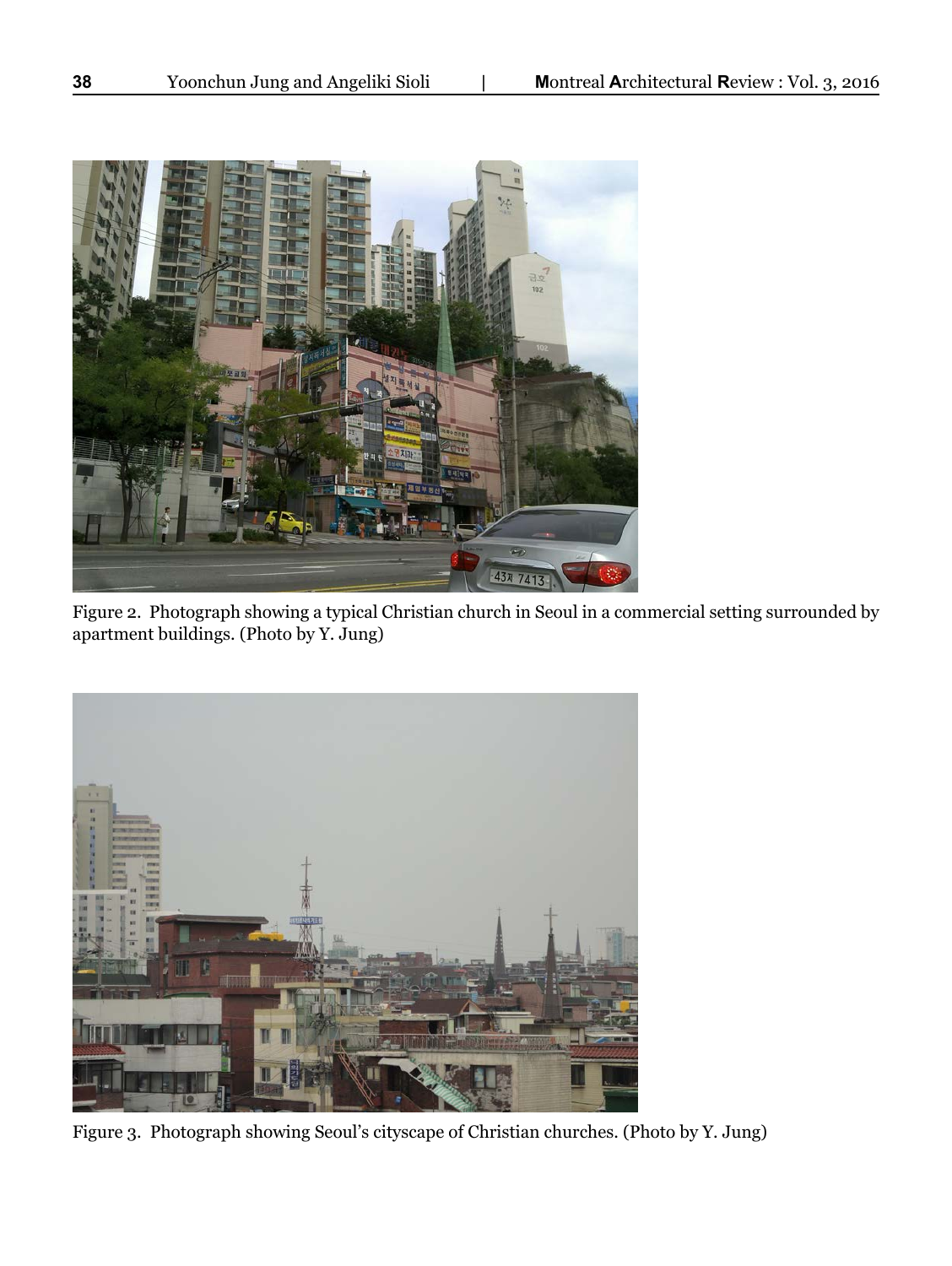

Figure 4. Image showing the intervention of the gyro-drop, the swimming pool and the memorial in the Han-river.



Figure 5. Image showing people approaching the gyro-drop through the sidewalk of the bridge.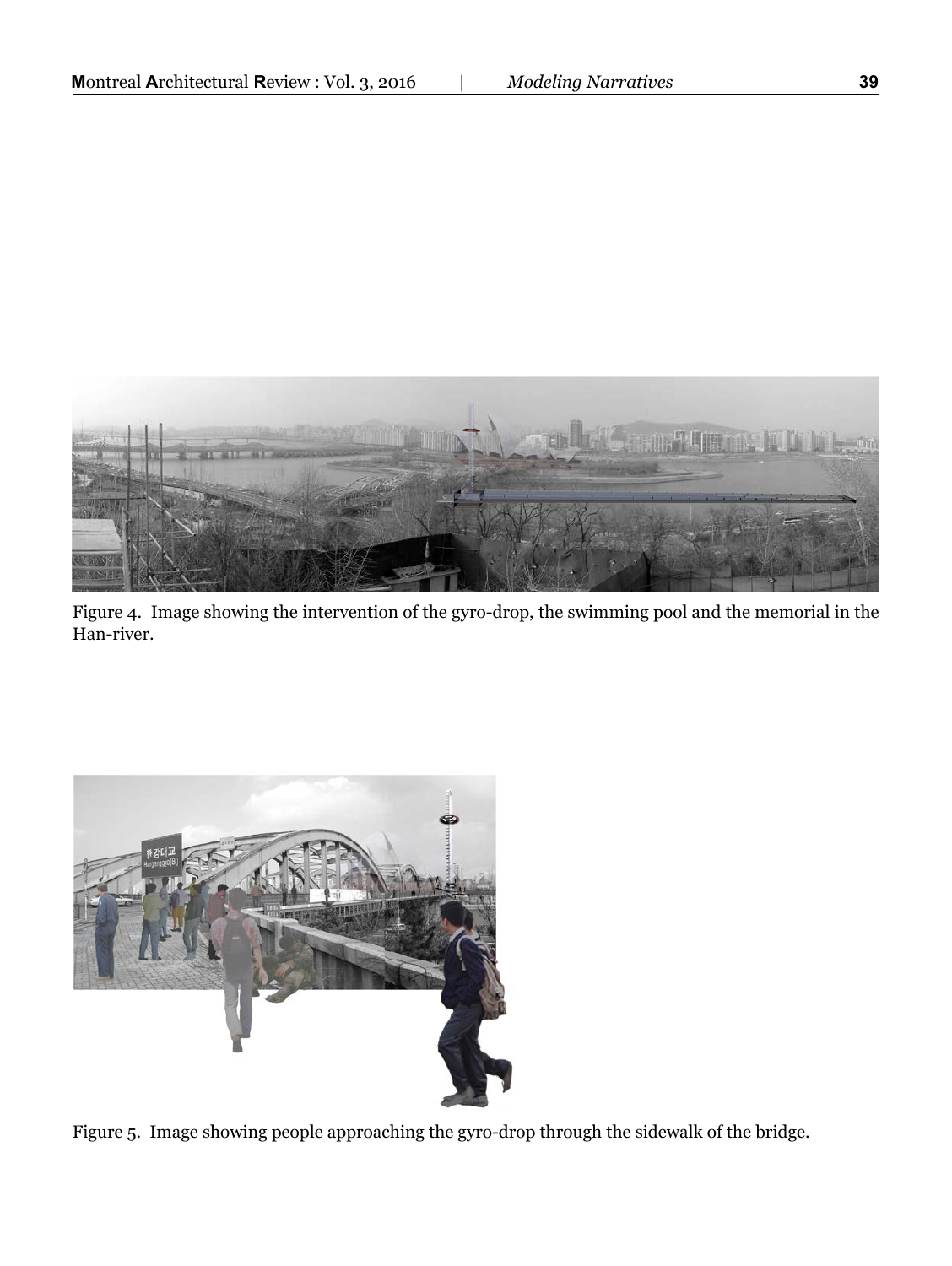

Figure 6. Image showing the moment of the drop. Whenever people jump from the boards, screams emitted from the gyro-drop direct the moment.



Figure 7. Image showing the osmotic relationship between the two programs: the swimming pool and the memorial.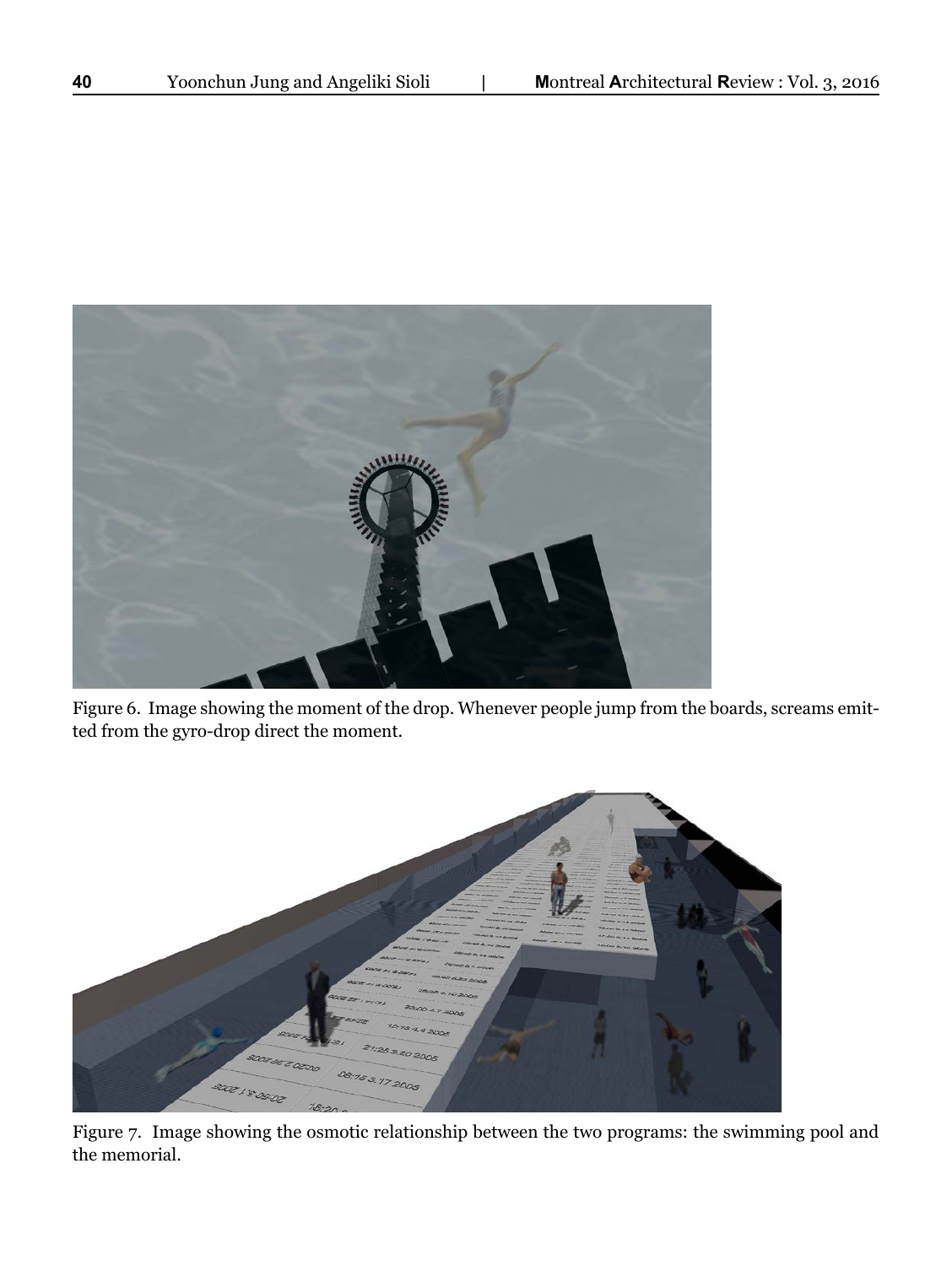

Figure 8. Photograph showing the site of the second intervention (The blooming flower) in downtown Seoul. (Photo by Y. Jung)



Figure 9. Image from the inside of the blooming flower. People can see the image of the city overlapping the structure.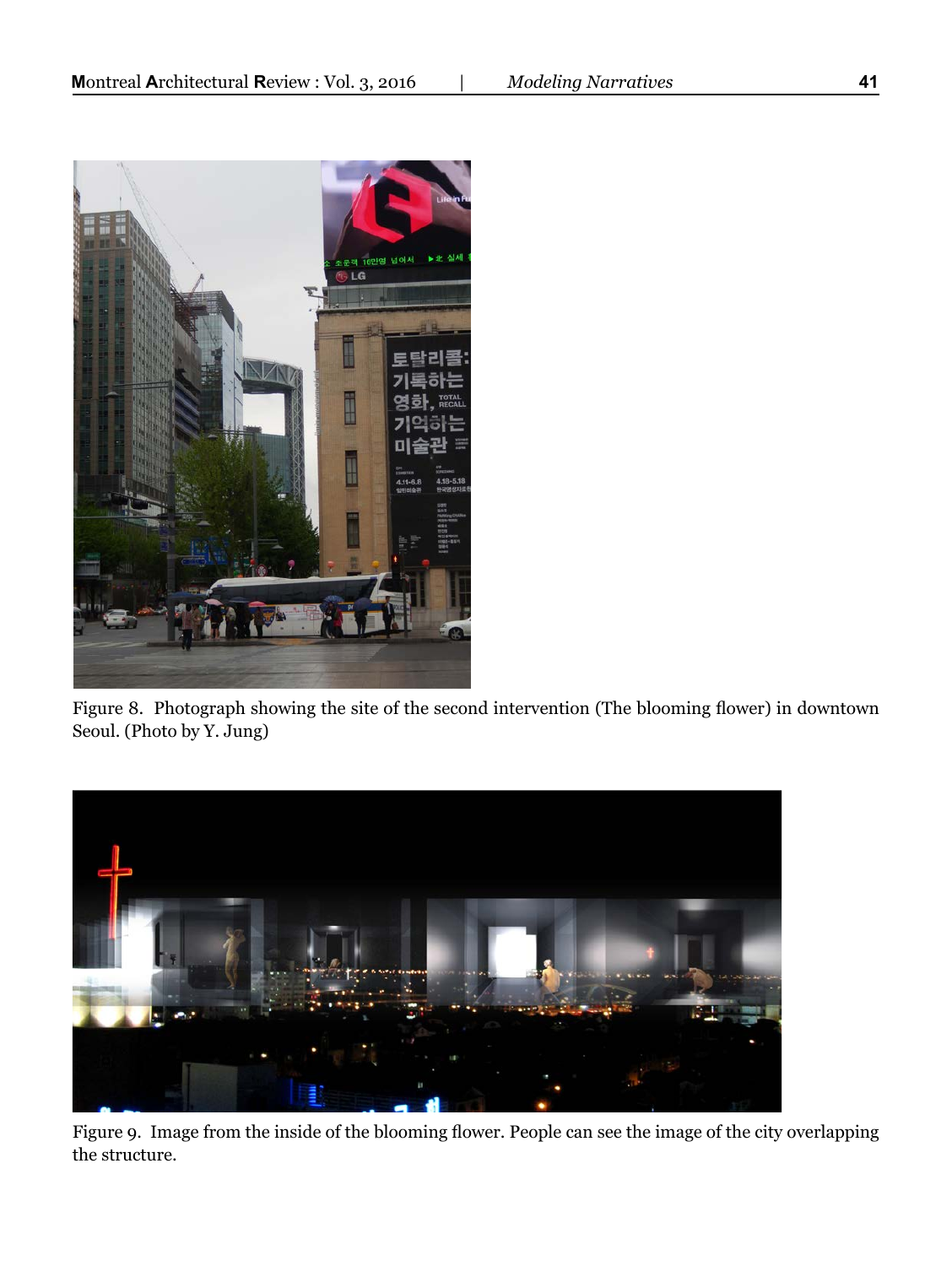

Figure 10. Image showing people gathering around the area to see the structure blossom.



Figure 11. Photograph showing the site of the third intervention (The underground) in downtown Seoul. (Photo by Y. Jung)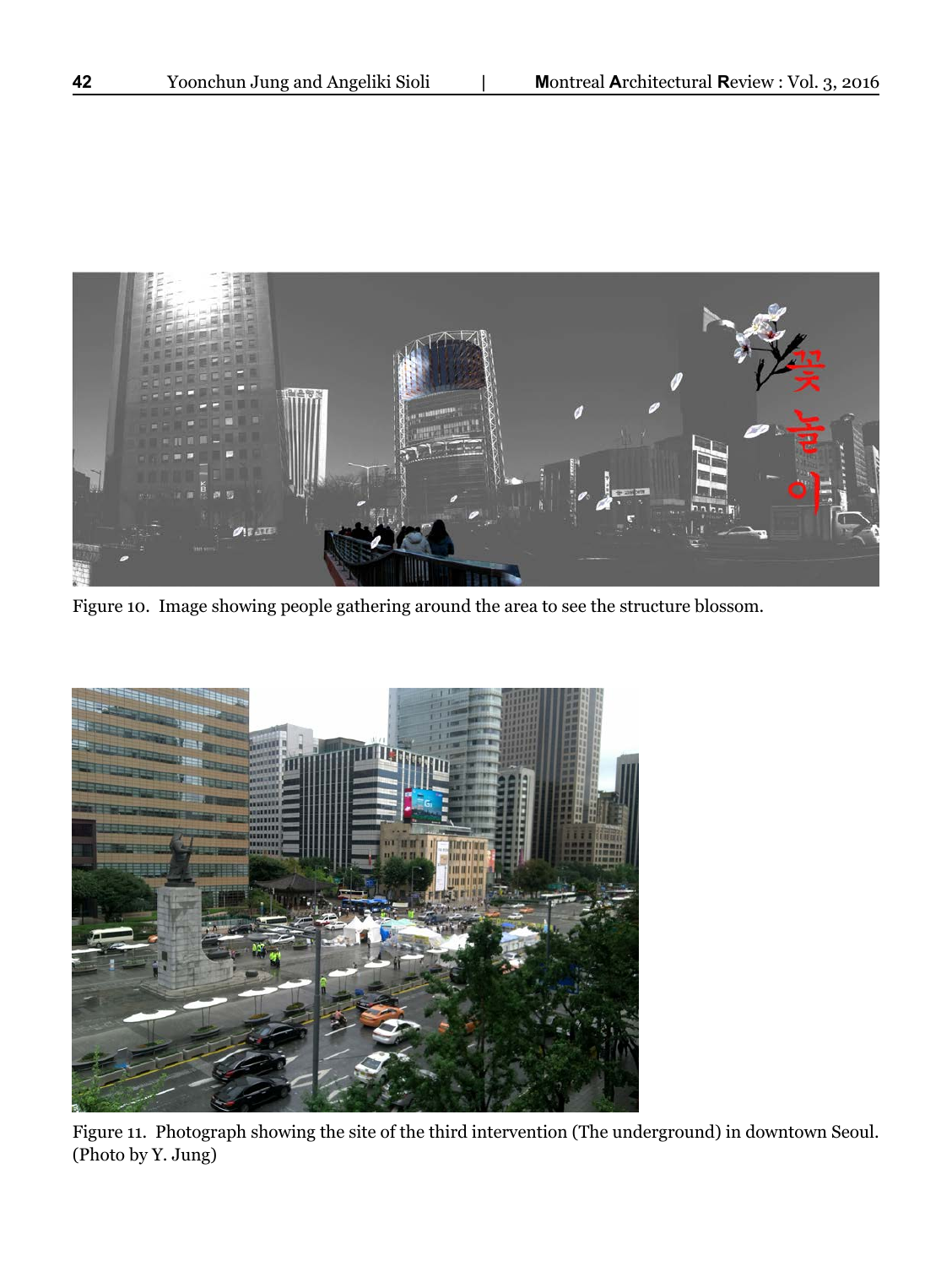

Figure 12. Image showing how at night light from the jammed traffic above permeates into the space. People make wishes with the rhythm.



Figure 13. Image showing the multi-layered underground intervention.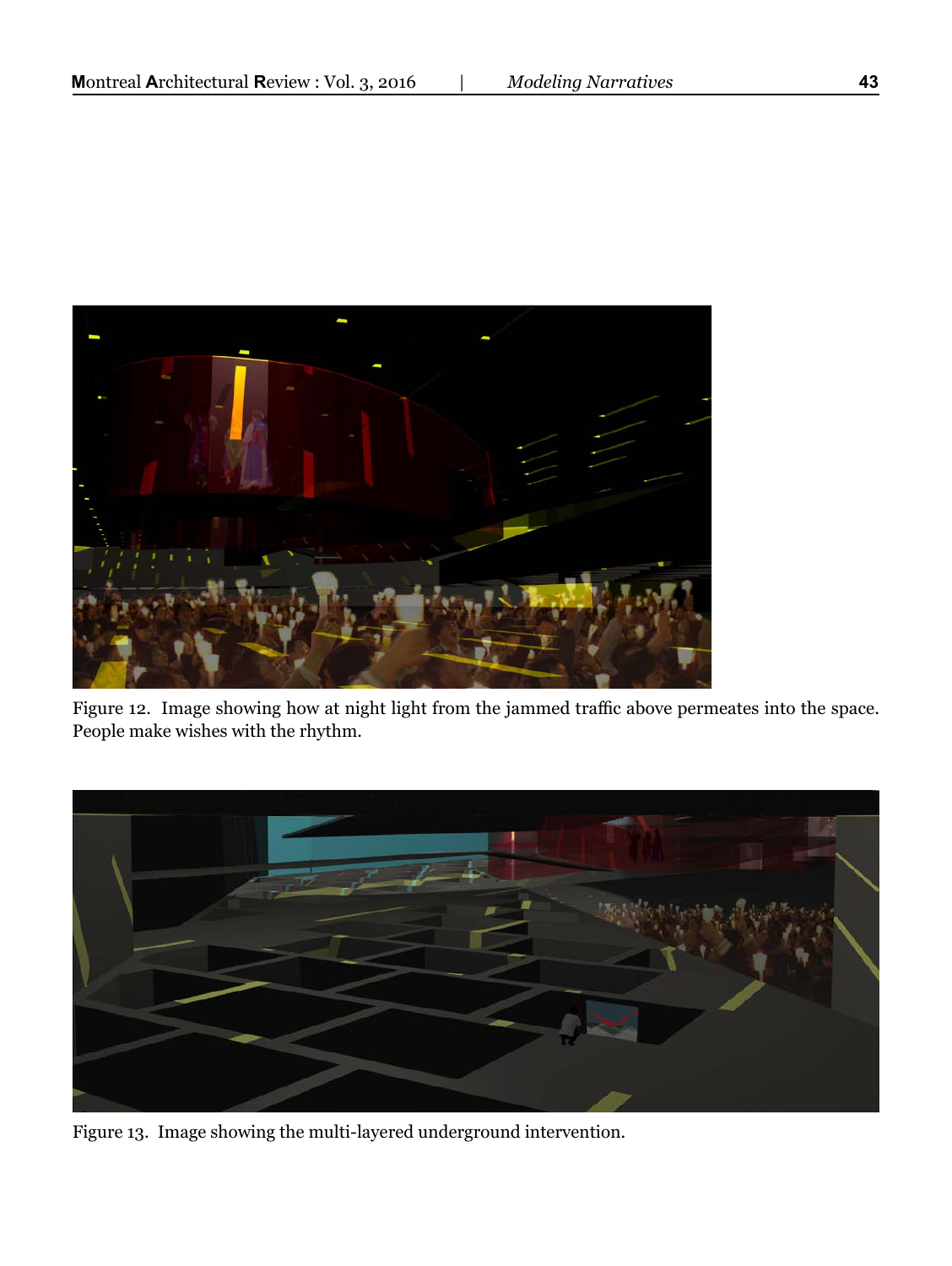#### **Notes**

- 1 Chung-hee Moon, "Where Is My Home" in *Woman on the Terrace*; *poems by Moon Chung-hee*, trans. Seong-kon Kim and Alec Gordon (Buffalo; New York: White Pine Press, 2007): 77.
- 2 In 1945, the population of Seoul was only one million and it exceeded 10 million around 1988, remaining mainly stable ever since.
- 3 Sang-nim Yi et al., *Seoul Scenarios* (Seoul: Space, 2004): 287.
- 4 Jun-Gon Kim, "Hanhyereul bonaemyo saenggakhanda," *Kukminilbo*, 27 December 2005.
- 5 Yean-hee Chung's literary work deals primarily with people who are affected by a modern society that has evolved too rapidly for them. Chung-joon Yee describes the sharp contrast between a traditional and a modern way of living. Hyun-Jae Yee Sallee, ed., *The Snowy Road – and Other Stories – An Anthology of Korean Fiction*, trans. Hyun-Jae Yee Sallee and Dr. Teresa Margadonna Hyun (New York: White Pine Press, 1993): 14.
- 6 The notion of a connection between architecture and narrative is not new to architectural discourse. Today, even in popular design thinking resources, narrative is acknowledged as important. According to the guide to architectural terms *Archispeak* for example, architecture can be formed around narrative or narrative can be spun around an architecture. The definition points out that various architects have described the sequential experience of their buildings as an unfolding narrative (a plot), and it also explains how even conventional architectural proposals often need to be presented in a *narrative* form, in order to tell the story of the design process, even in the absence of the architects themselves.
- 7 In his renowned essay "The Function of Fiction in Shaping Reality," Paul Ricoeur argues that the productive imagination - before taking shape in any of a thousand possible images - has primarily linguistic origins, and that only the emergence of new meanings in the sphere of language can generate images that may be both new and culturally significant. Paul Ricoeur, "The function of fiction in shaping reality," *Man and World* 12, no. 2 (1979): 127.
- 8 Heeduk Ra, "That Part of the Wave," in *Scale & Stairs; Selected Poems of Heeduk Ra*, trans. by Won-Chung Kim and Christopher Merrill (Buffalo; New York: White Pine Press, 2009): 54.
- 9 Jong-Joo Ahn, *Wiheom jeungpog sahoe* (Seoul: Gungli, 2012): 176.
- 10 South Korea has the highest suicide rate in the OECD. "Exit Strategies: A national debate about the alarming high suicide rate," *The Economist*, 8 July 2010, http://www.economist.com/ node/16542639 (accessed 15 July 2015).
- 11 Ahn, *Wiheom*, 179.
- 12 For more on this issue see: Young-Joo Kim, *Jeongchaegjalyojib-Daehanmingug jasal hyeonhwang mich yebang daechaeg* (Seoul: Seonjintongildang, 2012): 15.
- 13 Ji-woo Hwang, "Looking a way to live," in *Even Birds Leave the World; Selected poems of Jiwoo Hwang*, trans. Won-Chung Kim and Christopher Merrill (Buffalo; New York: White Pine Press, 2005): 28-29.
- 14 The first law banning prostitution was promulgated in 1947 and was modified in 1961, but in 2004 the government made a special law to reinforce the punishment.